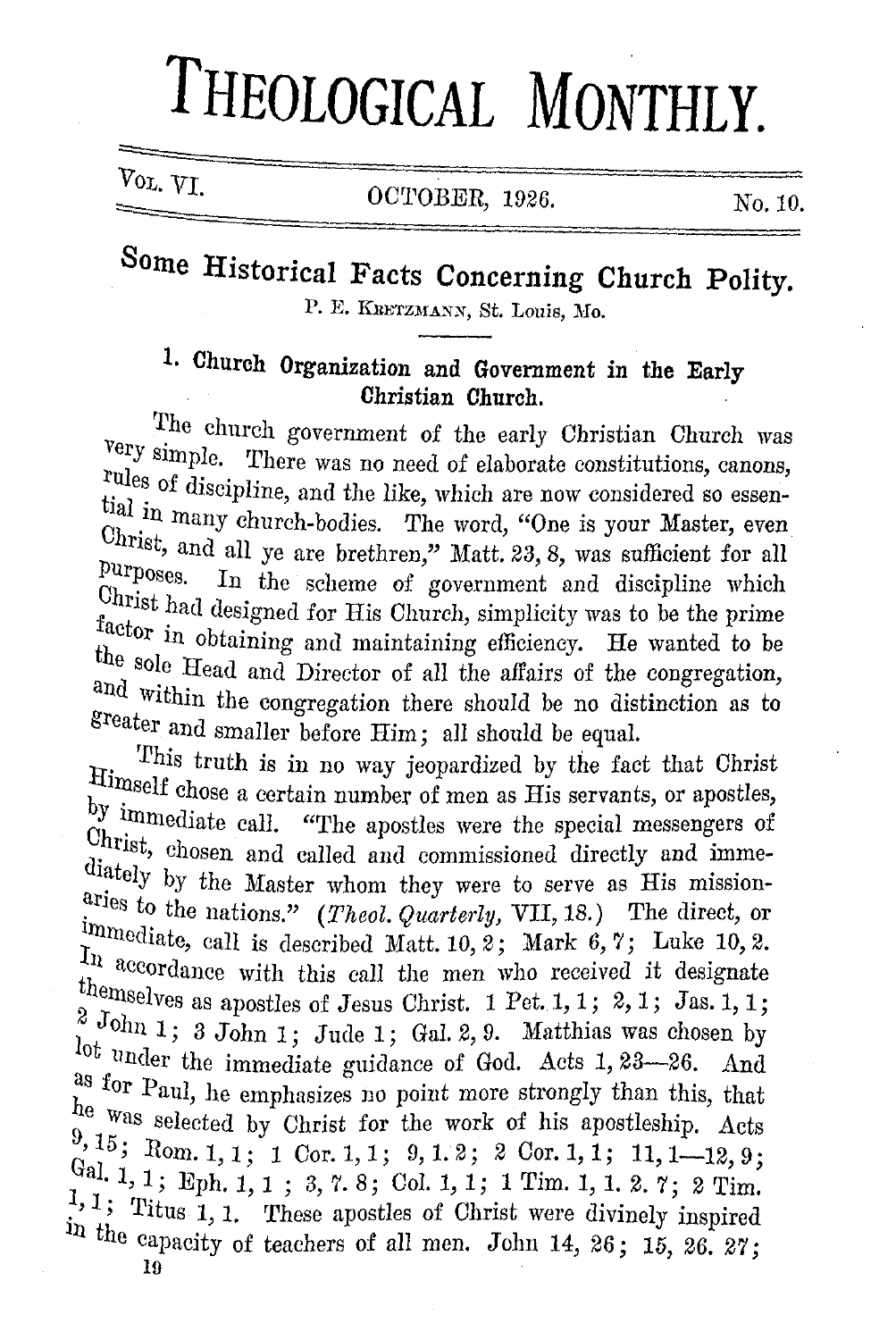#### **THE THEOLOGICAL OBSERVER.**

The Authorship of the Fourth Gospel. - The higher critics are accustomed to say that the authorship of the fourth gospel forms one of the vexing problems in the New Testament field. The reason why they find **a** problem here is their unwillingness to accept the well-attested apostolic origin of this glorious book. What is the basis of their refusal? Nothing but their *a priori* conclusion that the supernatural cannot be true, that miracles cannot happen. Dr. J. A. Faulkner, writing in the *Biblical Review,* gives an ad- . mirable *resume* of the attitude of unbelieving scholars on the authorship of this book. We set down here in brief form some of his most interesting statements and conclusions.

This gospel was written about 90 A.D. Coming thirty years later than the synoptic gospels, it nevertheless was universally accepted by the Church, which must have had sufficient evidence that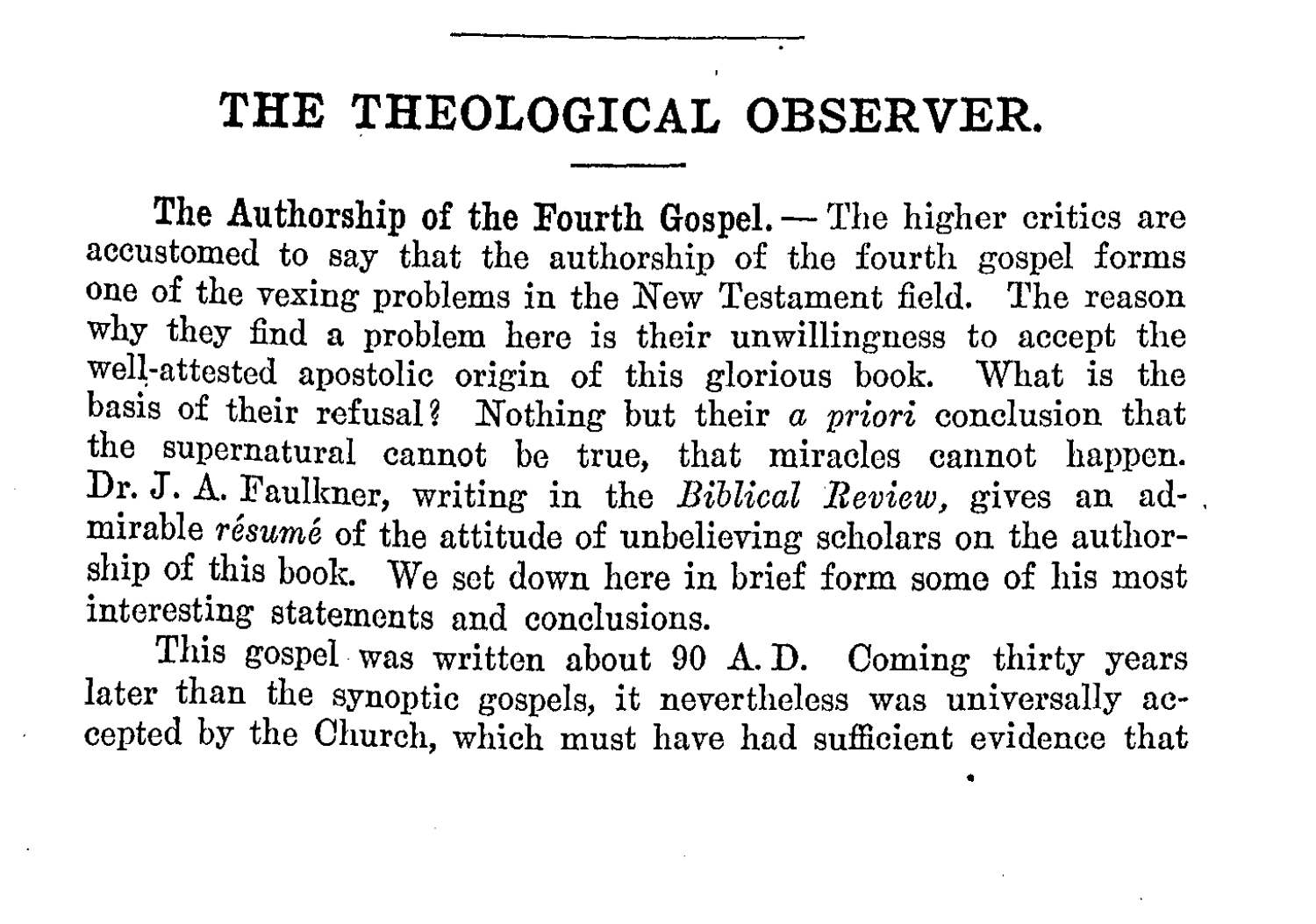the book was by the Apostle John. Marcion, the Gnostic, rejected it, as he did Matthew and Mark, because it was not anti-Jewish enough to suit his theology. He does not seem to have opposed it as being unapostolic. Other Gnostics accepted it as the work of an apostle. Celsus, the pagan critic, writing about 177, does not doubt the apostolicity of this book. The Gnostics, called Alogi, indeed, ascribed it to Oerinthus, not on historical grounds, however, but because of their opposition to the Logos doctrine of John. The Church of the Middle Ages and of the Reformation era regarded the book as written by the Apostle John. Not until 1792, when an ex-minister of the Church of England, Evanson, wrote on what he termed the Dissonance of the Four Evangelists, was this position attacked in modern times. Bretschneider was the first modern scholar of note to publish doubts on the Johannean authorship of the fourth gospel. His book, written in Latin, appeared 1820. "He calls attention to the lack of miracles, the kind of miracles that are given, the absence of parables, and the presence of discourses and of a hidden gnosis, or knowledge. He thinks the epistles are not from John and that the gospel was composed in Egypt about the middle of the second century." In Bretschneider's book are found practically all the arguments which before or since have been advanced against the apostolicity of the fourth gospel with any show of plausibility. It is remarkable to find that several years later this critic frankly confessed that the replies which his book had called forth had convinced him of the genuineness of John's gospel and that ho now considered the matter settled for the theological public.

Schleiermacher, who certainly was not afllicted with too great a love for conservative views, earnestly contended for the apostolicity of this book.

D. F. Strauss placed the origin of all the gospels about the middle of the second century; hence he did not consider the fourth gospel as apostolic. His reasons were philosophical, not historical.

F. 0. Baur held similar views. But of the famous (or infamous) Tuebingen School which he built up, one scholar after the other abandoned the position taken by Baur. Ritschl, originally one of his disciples, states in 1857: "I would explain that I consider the gospel [John's] to be authentic, not only because the denial of its authenticity raises far greater difficulties than its acceptance, but also because the presentation of the revelation of Jesus in the three other gospels requires for its completion the discourses in John."

De Wette, at first very radical in his attitude, wrote in the fifth edition of his *Einleitung:* "I have placed myself decidedly more than heretofore among the defenders of the gospel of John, though I am still far from being so decided as my friend Bleek."

Luecke, who wrote a great commentary on this gospel and who is described as not only an "accomplished philologist and New Testament scholar, but an artist, poet, and mystic, and, besides, a man of docile spirit, ever seeking new light and ready to examine new theories," wrote: "I have carefully examined the recent and critical treatises on John and have earnestly tested them." The conclusion 20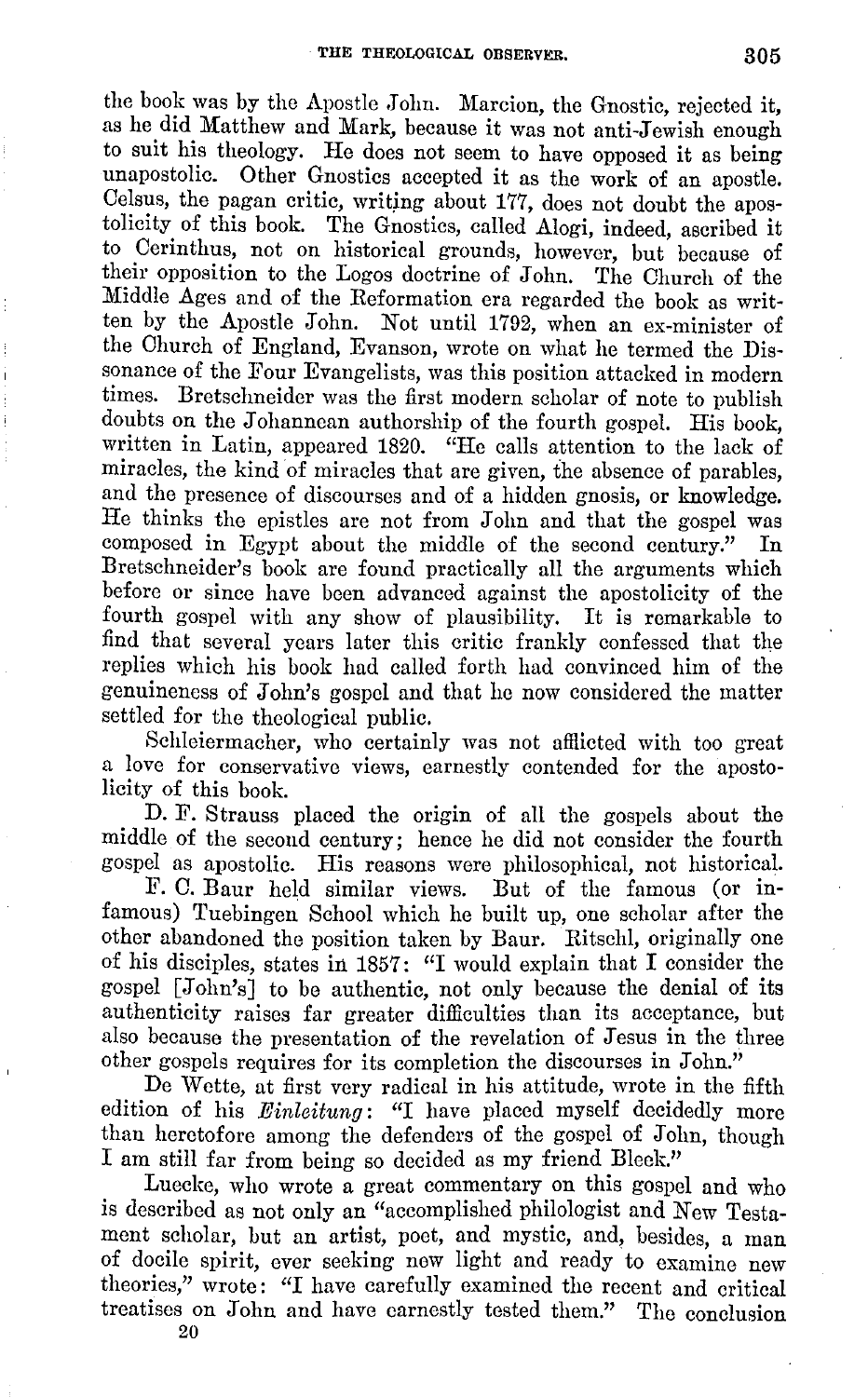which he arrived at is thus given by Faulkner: "After lifelong study of the J ohannean question he still is firmly convinced that the apostle was the author of the gospel, that it was written in Ephesus not earlier than 80 and perhaps as late as the 90's." Faulkner then adds: "That means that you can, if you wish, reject the gospel on rationalistic presuppositions, but you cannot reject it on any convincing critical, historical, or religious grounds." Well said! ARNDT.

The Pulpit and Its Message. - "Roger Babson does not profess to be a theologian," writes the *Biblical Review* (July, 1926), "but he knows a good bit about the feelings of folks in and out of the Church, and many preachers might ponder this observation of his respecting the church service: -

" 'People no longer go to church for education, economic instruction, political discussion, or amusement. There was a time when the church could best teach these, but now the people can learn them better from other sources. One trouble with the churches to-day is that they are endeavoring to dispense things which people can get from better-equipped sources outside the church. But the churches continue to be the .only source where a man can get courage, faith and inspiration, and these are the things which business men are craving to-day. When a business man goes to church and hears the preacher discuss politics or economics, or listens to an appeal for money, he feels that he has been defrauded. These are necessary, but they should not come into a Sabbath service. They should be limited to evening services, or week-day services. What business men want is to receive courage to resist temptation, faith to cease from worry, and inspiration to do hard things. When the churches give us these, they will not only be filled to the doors, but they will mobilize for good tho vast amount of human energy which is now being dissipated or spent along destructive lines.'" We miss in Mr. Babson's criticism the constructive element which tells the preacher how and what to preach so that the business men may "resist temptation, cease from , worry, and do hard things." The old, pure Gospel is still the only message that belongs in the pulpit and the church and that, too, people, in general, expect to find there. MUELLER.

Doors of Andover Seminary Closed for the Coming School-Year. A unique situation has arisen with respect to Andover Seminary, the well-known and heavily endowed school of Congregationalism. The *Presbyterian* reports: -

"In Andover Seminary, the Congregational theological school in Massachusetts, the faculty has resigned *en masse,* and the trustees have announced that all courses will be suspended for the academic year 1926-27.

"Andover Seminary planned a closer affiliation with Harvard. The plan has been set aside by the Supreme Court of Massachusetts, and in the decision, which holds the plan to be incompatible with the charter of the seminary, it is declared that a creedal statement, drafted at the time of its founding in 1807, is legally binding in its original historical meaning and literal terminology, and that all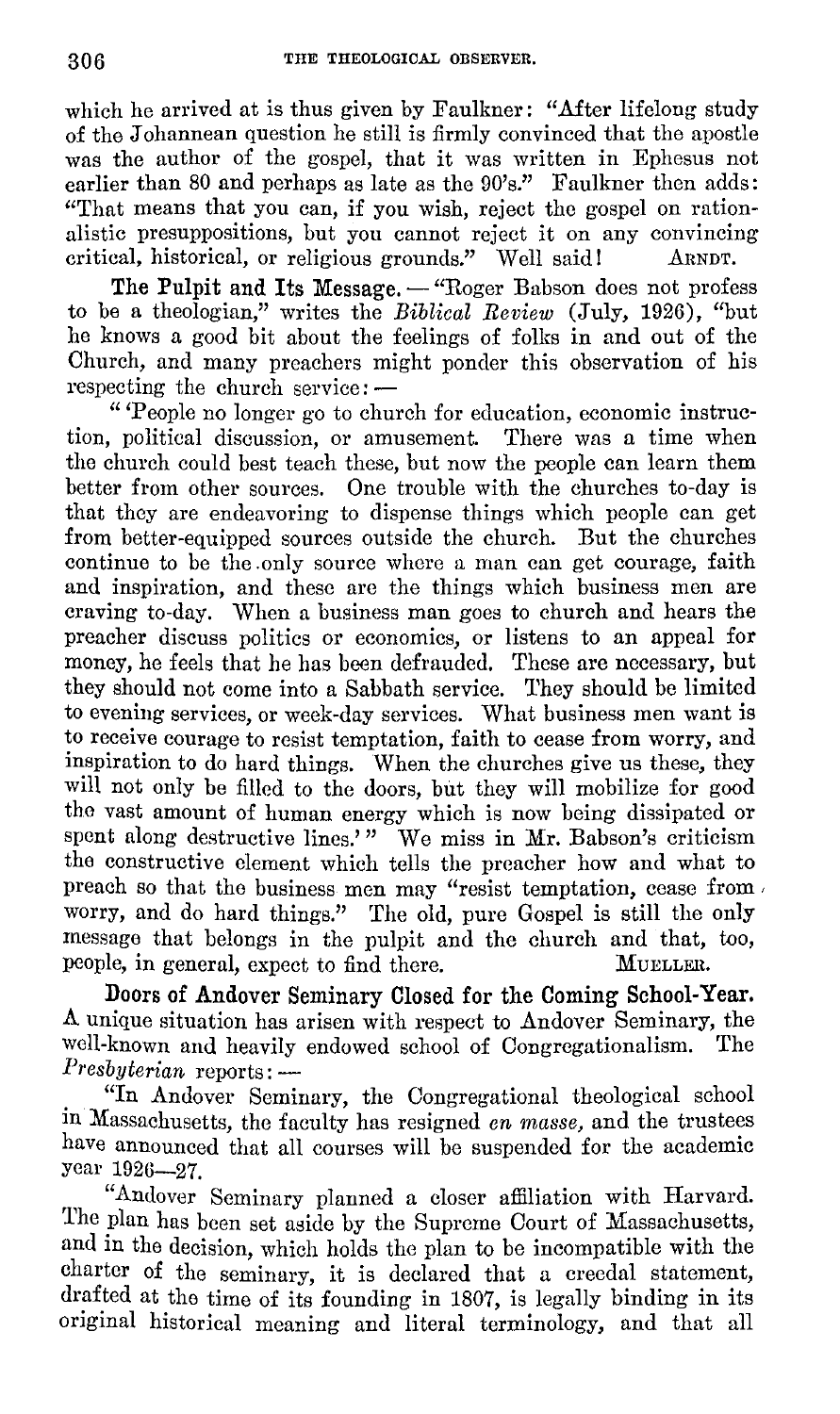teachings and practises contrary to its requirements must be abandoned.

"The founders of Andover were determined that the Christian faith should be perpetuated without change through the agency of the institution they established. They required the trustees of the seminary and the members of the faculty to declare their adherence to a definite statement of belief. The members of the faculty were ordered to renew this adherence every five years."

Andover Seminary was founded to guard orthodoxy when Harvard University had come into the control of the Unitarians. Gradually the faculty of Andover drifted into the channel of Liberalism, and of late the doctrines taught were in several instances the direct opposite of what the founders of the school wished to have taught there. It will be interesting to see whether the work of the school will ever be resumed or not. ARNDT.

Why Liberals Objected to Dr. Machen. - In explanation of the objections recently voiced by Liberals in the Northern Presbyterian Church to the election of Dr. Machen to the chair of Apologetics and Christian Ethics at Princeton Theological Seminary, the *Presbyterian Standard,* of Charlotte, *N.* 0., remarks: "Between the two extremes, the Conservatives and the Liberals, there is a third party, who arc for peace, and for the sake of peace they are willing to yield some convictions, arguing that a few erroneous doctrines are less to be dreaded than a divisive strife. Dr. Machen has been especially active in the Conservative camp and has made himself obnoxious to certain parties in the Church. Though he came endorsed for the chair of Apologetics and Christian Ethics by a vote of the Board of Directors of Princeton of 19 to 9, the Assembly voted to hold back his confirmation till a committee, appointed to look into affairs at Princeton Seminary, had reported. It seems that it is charged that Dr. Machen has certain idiosyncrasies that render it difficult for his fellows to work with him. Such is the charge of those who oppose him; but we suspect that the blows he has given Modernism has made him *persona non grata* to many in the Assembly. When an Assembly refuses to confirm a scholar like Dr. Machen as a teacher in Princeton Seminary, though the Board of Directors has accepted him, and then elects Dr. Henry Sloane Coffin, the president of Union Theological Seminary, New York, as a member of the Board of National Missions, it seems to an outsider a case of straining at a gnat and swallowing a camel."

**Dr. Davis Dead.** - The *Presbyterian* writes: "Not only Princeton Theological Seminary, but the whole theological and educational world sustained a severe loss in the unexpected death, on June 21, of Dr. John D. Davis, at the Jefferson Hospital, Philadelphia, where he had gone for what was regarded as a minor throat operation. Since the death of D. B. B. Warfield, Dr. Davis has been the senior professor of Princeton Seminary. For some forty years Dr. Davis has been a teacher in that institution, and during that time he not only won world-wide distinction as an Old Testament scholar, but was, in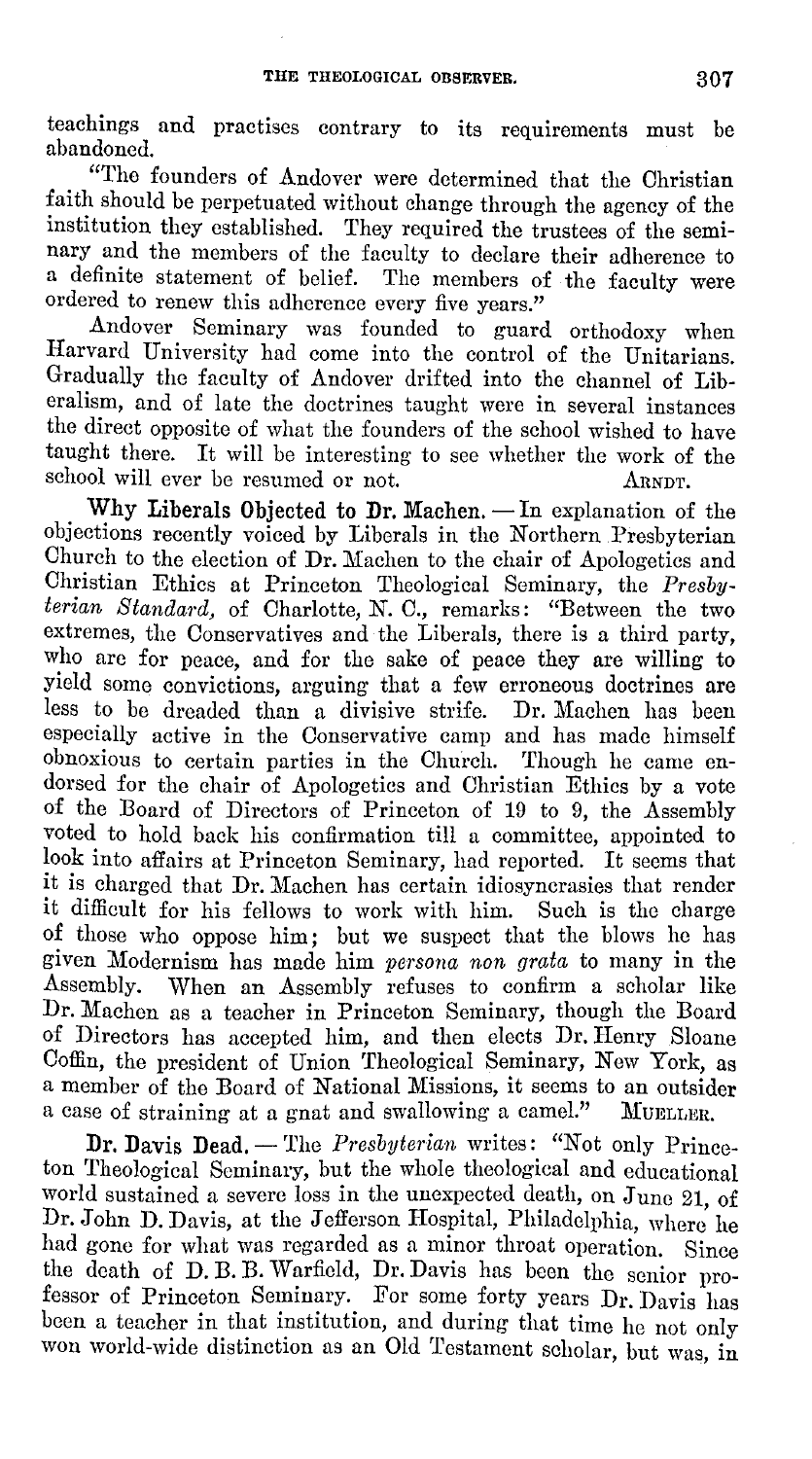a conspicuous degree, a stimulating and thought-provoking teacher. All over the world to-day there are men who not only honor the memory of Dr. Davis because of their love and respect for him as a man, but who count him one of the chief factors in their mental and spiritual development. While Dr. Davis was the author of numerous articles on Biblical and archeological subjects, yet his outstanding contribution was *A Dictionary of the Bible,* first published in 1898 and later revised and enlarged. It is to-day, and will no doubt continue to be for some years, the best one-volume dictionary of the Bible in existence. Few scholars have left such monuments to their industry and erudition  $-\text{in}$  a form adapted to meet the needs of Bible scholars in general — as this volume affords."

An Appeal of a Baptist Layman. - Under the heading, "What the Layman Expects of His Minister," Hon. John G. Smith, in the *Watchman-Examiner* (July 15) says: "The layman expects his pastor to be a man of convictions. I tell you the average Baptist layman wants a minister who believes the Bible, and that is so whether he is a Christian or not. A man who believes nothing, is not sure of anything, has no convictions that he is ready to die for, has no business in an evangelical Protestant pulpit. How does a man expect to lead others to Christ who has only an academic knowledge of His saving grace? He may be able to entertain women at a 'pink tea' or deliver a baccalaureate sermon, but he cannot satisfy the average layman.... One of the encouraging things of the day is that Protestant men are returning to church. Many of them are anxious to have you tell them the Bible truths. For years I have come in contact with all sorts of men in business, in court, in churches, in lodges, and society, and there is no question in my mind about the feeling of the ordinary man. While higher education criticizes, the rank and file are returning to the faith of their fathers. Civilization has disappointed them. I can see a marked change in the attitude of the average man toward religion and the Bible since the World War. The Church passed through a period when only women and children attended. Protestant manhood now realizes that it has been<br>a slacker." MUELLER. MUELLER.

**An** Episcopalian Revival.-The *Watchman-Examiner* (July 15) reports editorially: "In an open letter reprimanding the Church for its failure to win converts the National Commission of Evangelism of the Episcopal Church suggests plans for a nation-wide drive for 100,000 souls in: 1927. The commission speaks vigorously, declaring the Episcopal Church to-day is incomparably rich in money, organization, influence, power, yet it is failing to produce anything like apostolic results. It seems that during all last year, in spite of its 135 bishops, 5,000 priests, and more than 1,000,000 members, the Episcopal Church showed a gain of only 25,000. Thus it took fifty persons and a vast amount of wealth to reach each single individual convert. In seeking to overcome this condition of indifference, the program of the commission plans for an intensive and practical campaign, nation-wide in scope, whole-hearted in motive and method,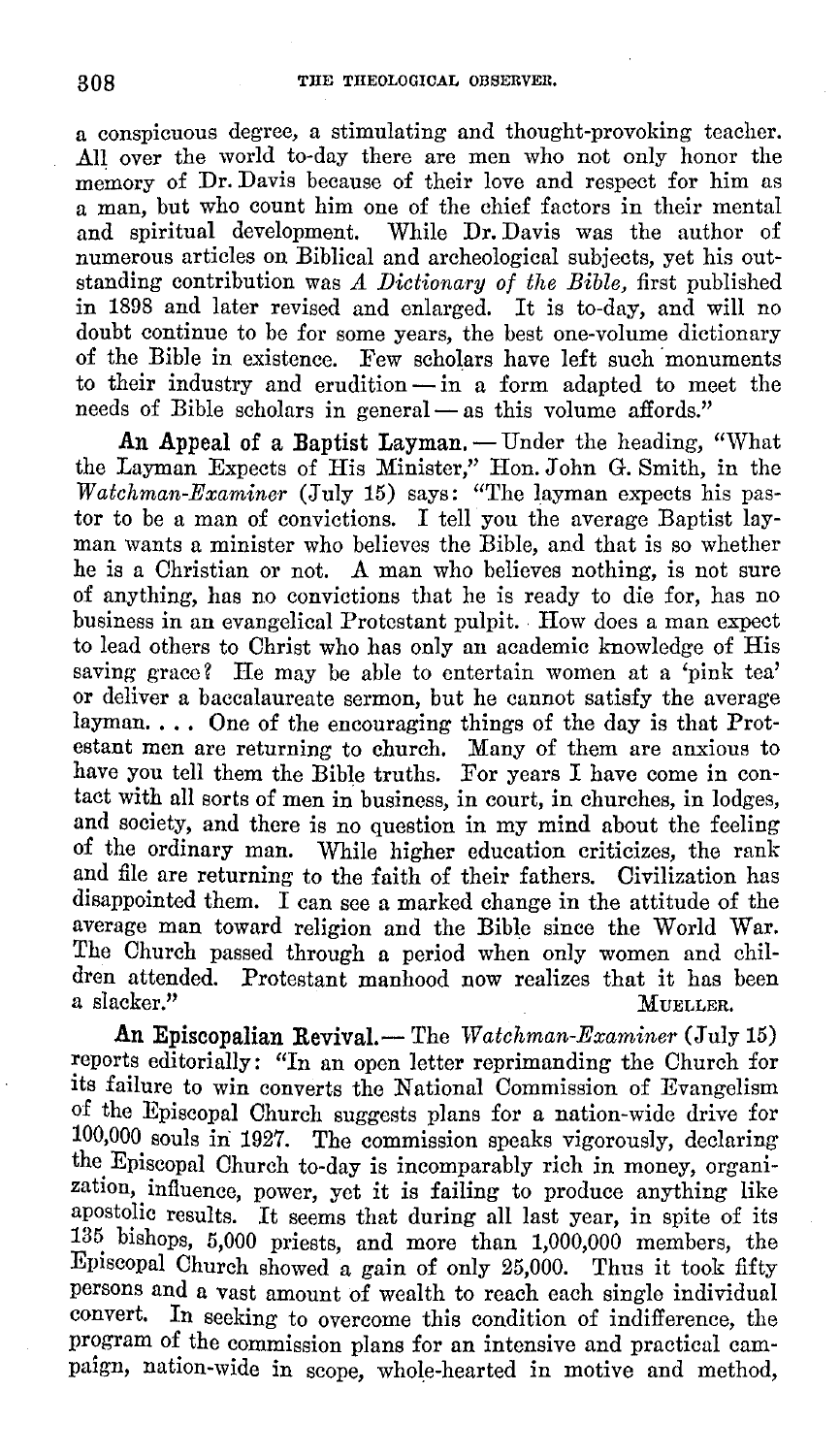and concentrated within a period of one week. The tone of this brief, but significant crusade will be genuinely evangelistic, the object being to stir men into enthusiasm for Jesus Christ and His Gospel and to set them on fire with zeal for the full establishment of His kingdom." The failure to be true to God's Word is perhaps the best explanation of stagnancy in the Episcopal Church. As long as high-church, low-church, and broad-church tendencies are permitted in it side by side, it will always remain a ''house divided against itself." MUELLER.

No Remedy in the Secular School. - "Speaking at the Denver meeting of the American Bar Association," writes *America* (July 31), "Justice E. P. Burke, of the Supreme Court of Colorado, drew attention to certain facts **in** modern American life that are appalling. The number of criminals at large and at work is greater than the combined number of soldiers and policemen, and their activities cost the country more than three billion dollars annually. In every penitentiary 'repeaters' are increasing. The people at large do not censure crime severely, 'the legal profession pays adulation to its tricky members,' parole boards utterly destroy the effect of punishment ordered by the courts, and many governors, by a use of the pardoning power, which is stupid, if not actually corrupt, condone crime and encourage the criminal. 'This national disgrace is not lessening,' said Justice Burke, 'and education seems powerless to check it.'" To this denunciatory address *America* remarks: "As a remedy against social disorder and an agency for the proper training of the child the secular school has been fairly and thoroughly tested. Founded in this country some eighty-five years ago, it has been the dominant type in American education for half a century. Secularism has spread from the common schools of Horace Mann to the state institutions and to a large majority of the great colleges and universities conducted under private auspices. On the public schools of primary and secondary grade the American people annually spend a thousand million dollars, while men and women whose devotion to the welfare of the children is above the paltry tribute of praise, wear out their lives in labor for the welfare of the community. The result is sorrowfully out of proportion to the greatness of their sacrifice. After fifty years of secular school control about six out of every ten Americans have no connection with any religious creed, and 'we are the most lawless people in the world.'

"Justice Burke kept well within the limits of sober truth when he said that education seemed powerless to check the growth of crime in this country. It has never checked crime, this so-called education but by neglecting to care for the child's religious and moral interests has raised up a generation in which cleverness supplants religion and caution takes the place of those sterling virtues which lie at the base of character. There are indications abroad that we are beginning to realize the need of religion in the school. As this realization grows keener, we shall have a system of education in this country which accords with our most precious political traditions and with the religious aspirations of millions of Americans." MUELLER.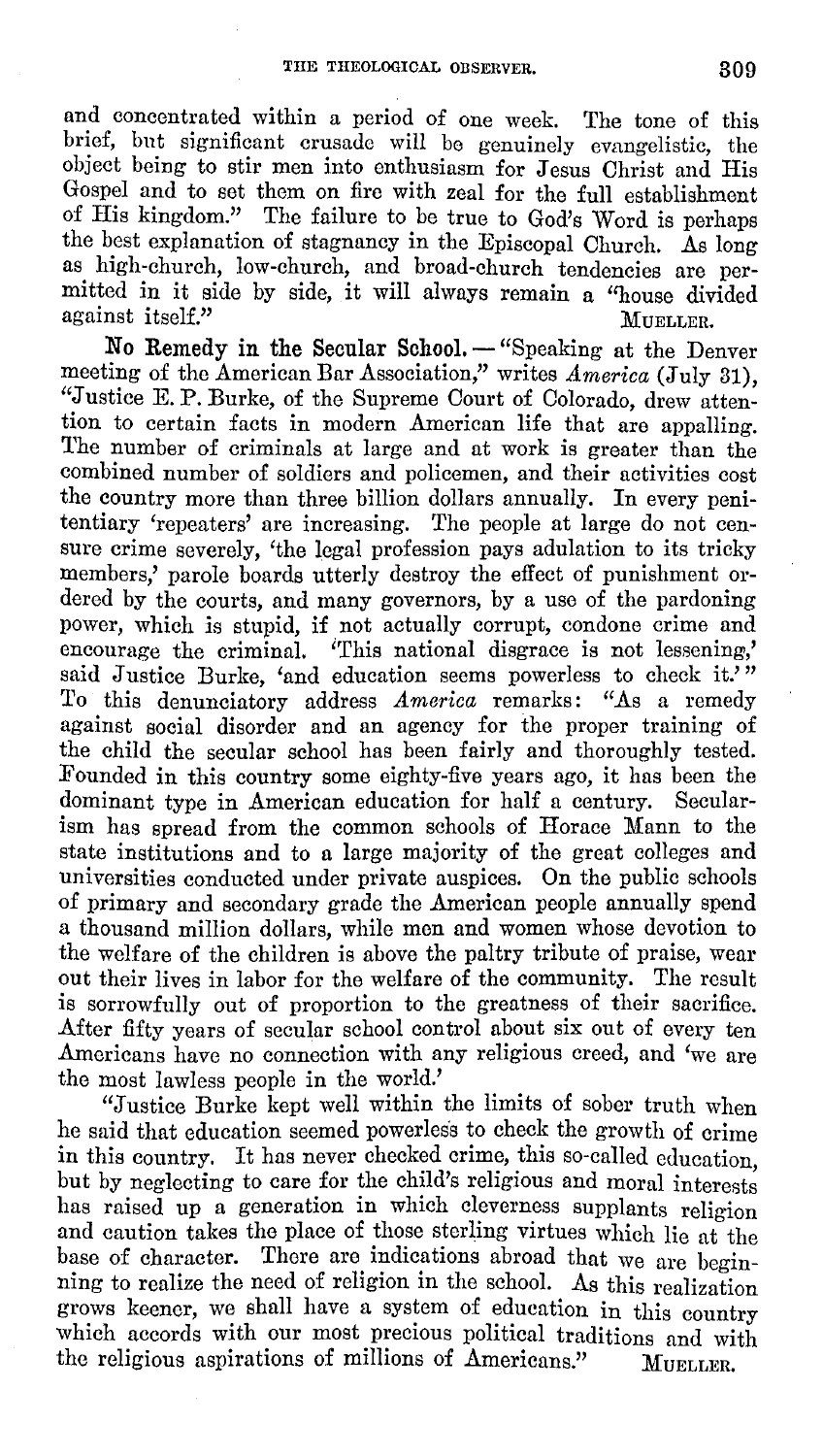The Date of the Exodus. - Prof. J. W. Jack has written a book on this subject, in which he, according to one of our exchanges, gives the following helpful summary of the three distinct views held by scholars concerning the time when Israel left  $E$ gypt:  $-$ 

"1) The one which dates the Exodus during the XVIIIth Dynasty, about 1445 B. C., just after the long reign of Thutmose III and during that of his son, Amenhotep II. If we allow for the 'wilderness wanderings,' the entry 'into Canaan would correspond with the attacks of the Habiru mentioned in the Tel el-Amarna Tablets (ca.1400-1366 B. C.) There is not much difference between this view and the one advocated by Dr. H. R. Hall and a few other scholars, except that they believe the Israelites to have left Egypt with the Hyksos (ca. 1580 B.C.) or shortly afterwards and to have lived a nomadic life of about two hundred years in the desert previous to entering Canaan as the Habiru. 2) The school which connects tho Exodus with the religious revolution attempted throughout Egypt by Amenhotep IV, otherwise known as Akhenaten ( ca. 1383 to 1366 B. 0.). According to this view, which is strongly advocated by Mr. Arthur Weigall, the Israelites were driven out at the close of the revolution or at the commencement of the restoration under Harmhab (ca. 1358-1324 B. C). This would place the Exodus about 1350 or 1345 B. 0., being about a century later than the date suggested by the first school.  $\tilde{3}$ ) The traditional school, which dates it more than a century later still, during the XIXth Dynasty, by regarding Rameses II (ca.  $1301-1234$  B. C.) as the great oppressor of the Israelites and the Exodus as having taken place during the reign of his son, Merneptah (ca. 1233-1223 B. C.), or even later still, during the reign of one of his immediate successors."

Professor Jack himself is said to be a higher critic, holding the first view of the three mentioned. The writer in the exchange from which we quote "feels that it is high time that the whole critical analysis of the Exodus and conquest narratives should be reopened."

ARNDT.

What Is Tolerance? — Under this heading Dr. S. Parkes Cadman, in an article in which he pleads for greater tolerance among Protestants, says among other things: "Surely we cannot be forever disputing about creeds and doctrines nor fiercely resistant to those whom their Creator has made differently from ourselves for the fulfilment of His own purposes. One chief duty of Protestants is to replenish the streams of love and justice which must irrigate American life if it is to be acceptable to God. . . . Sacrifice prejudices and even lower principles to the all-controlling impulse of the New Testament, which is love and service unto the uttermost. For religion has many voices and many diverse complexions, but it has one true voice in all ages and for all peoples - the voice of compassion and mercy, of patient justice and divine redemption from sin. . . . When we are rid of our provincialism and narrowness, wo shall renew the spiritual battle of this evangelistic giant (John Wesley). Meanwhile, those who cannot enter it because their hearts are poisoned with contempt and distrust for their fellows should at least attempt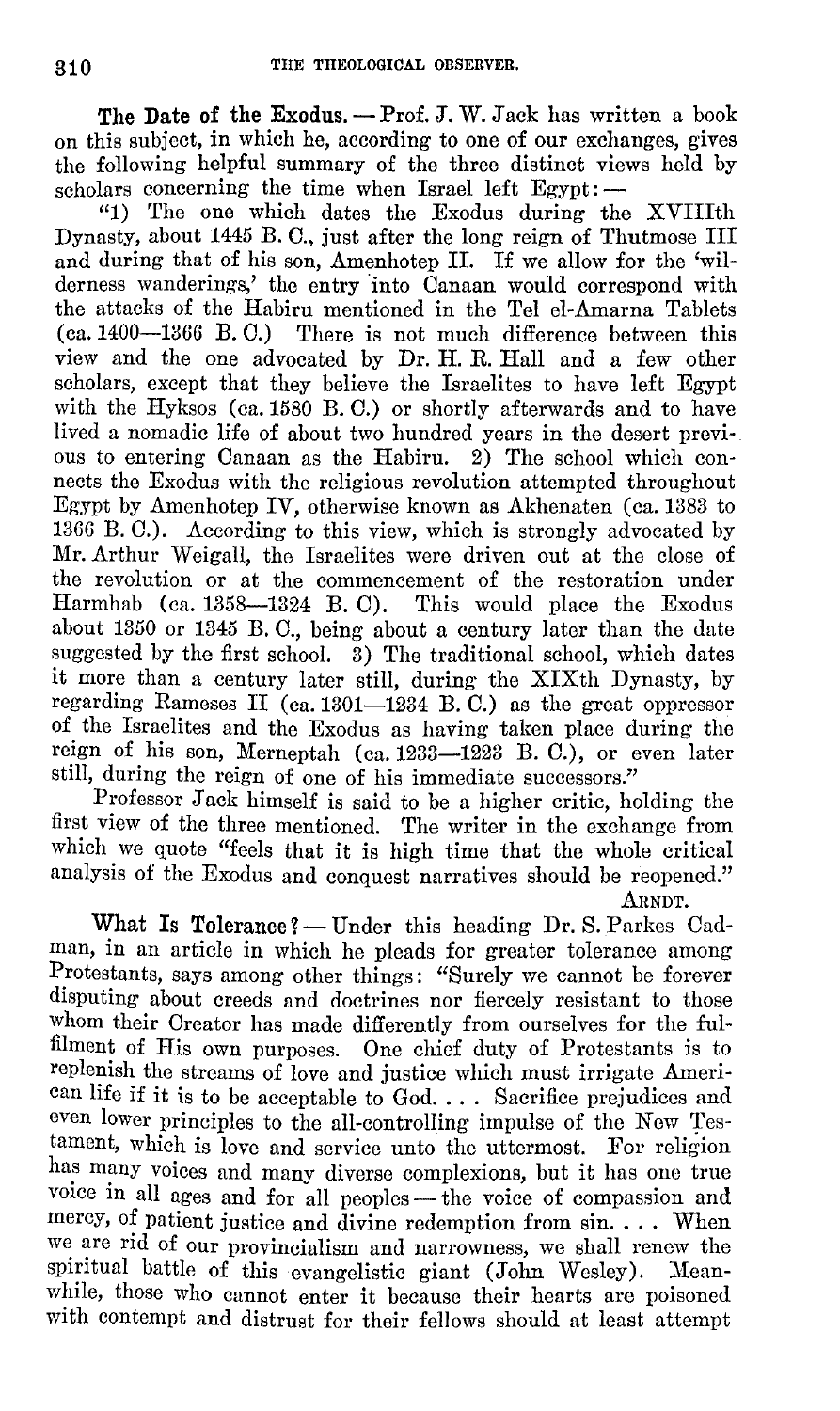tolerance.... Discard the journals which flourish on defamation and delight in personalities. Sustain the denominational organs which cultivate amity and good will. Believe it possible, since He said it, that Christ has many other sheep which are not of this fold. Make sure that the beam is out of your own eye before you attempt to pluck the mote from your brother's eye. So much for tolerance."

It may be well for Dr. Cadman to practise himself what he preaches and be a little more tolerant towards the few remaining preachers and writers who in the name of God and of Christ are defending divine truth and warning those who would hear, against the damnable falsehoods of deceivers of the type of Dr. Cadman. They fight the battle of the Lord, not because of "provincialism and narrowness," or because their "hearts are poisoned with contempt and distrust for their fellows," or because they do not realize their own weaknesses and fail to see "the beam in their own eye," or because they would "flourish on defamation and delight in personalities," -shame upon a preacher of tolerance who himself is so intolerant as to impugn the motives of faithful Christians! - but because their Savior's Word, which alone can save sinners from damnation, is precious to them, and men like Dr. Cadman are substituting for that holy Word their own perverted notions, against which they are in duty bound to raise a warning. "Intolerance" will cease as soon as the preaching of anti-Scriptural doctrines will cease. As long as there are unfaithful ministers who will not tolerate the pure doctrines of God's Word, they need not be surprised to find faithful ministers who cannot tolerate their intolerance of the truth.

MUELLER.

The God of Modernism. - The *Lutheran Church Herald* uses some strong language in discussing this subject, but no one can say that it is undeserved or too severe. The editorial referred to says:  $-$ 

"The '1926 model god' is good. Next year there will be a new model, not very different from the present one, but, like our Ford Lizzie, with some new accessories. It will be the same tin god, essentially.

"The fact is that the entire Modernist fraternity, from Fosdick and Wells and Van Loon down to their village echoes, is losing itself in the mire of pantheism. They must have some sort of god, only he must not be the God of the Bible. They must have some sort of Christ, but not tho Christ of the Bible; because the Christ of the Bible is the Son of God and of the Virgin Mary, who died upon the cross for the sins of the world; who alone is the Way, the Truth, and the Life; without whom no man can come to God; whose righteousness alone, apprehended by the penitent and believing soul, avails for salvation; who rose physically from the dead and will return to judge the quick and the dead. They do not want the Christ of the Bible; nor do they want the Bible as the authoritative Word of God to men. They rig up an abstraction, stripped of the Scripture attributes and works applied to God, and try to induce the gullible of mankind to bow down before their wonderful piece of automatic mechanism.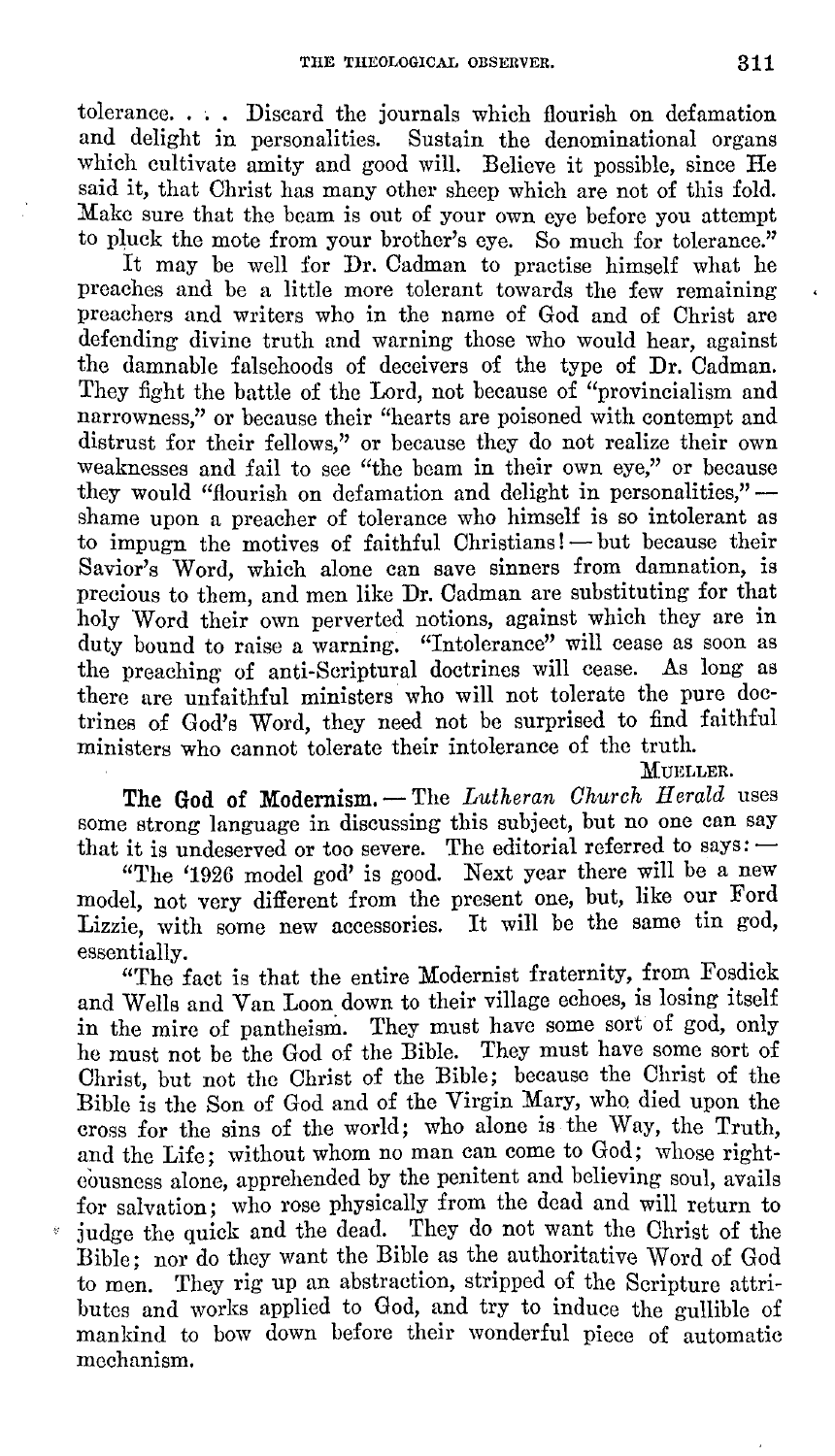"But the god of the Modernists, model 1926, is a Frankenstein, created from material collected from intellectual graveyards as old as the philosopher Demetrius, who flourished some 350 years before Christ, and will finally destroy its would-be scientific makers. The smoke-screen of science meddling in matters outside of its proper sphere is rapidly dissolving, and the man-monster produced by conceited philosophy will be exposed to the ridicule of rational minds." ARNDT.

**The Cause of the Trouble in Mexico.** — The struggle between Roman Catholic Church and the State in Mexico is on. The the Roman Catholic Church and the State in Mexico is on. Roman hierarchy has placed the country under a partial interdict, baptism and burial being the only religious ceremonies permitted. The men performing these rites belong to the laity. The Roman Catholic Church wishes to pose as a communion of martyrs. Whether the State is not going too far in its measures is a question we shall not now discuss. That the country has a world of grievances against the Roman Catholic Church must be clear to every reader of history. In *Current History* (July number) a native Mexican, Jose Miguel Bejarano, formerly an officer of the Mexican Education Department, presents this scathing indictment of the Roman Church in Mexico:-

"The [heathen] Mexicans had their own religion, their highly developed arts, their gods, and their temples, and although some time had to elapse before a Pope decided that the conquered people were human beings and had a soul, the first step taken by the Spanish soldiers and the Spanish priests, upon gaining possession of the land, was to demolish the magnificent places of worship of the Mexican towns and to erect Christian churches upon the *debris.* The idols and the icons were destroyed, the religious monuments razed to their foundations, and the Mexicans baptized *en masse* in the name of the Father, the Son, the Holy Ghost, the Pope in Rome, and the King in Spain.

"Slavery prevailed, and the Mexican, used as a beast of burden, was deprived of his traditions, his habits, his language, and his beliefs. He was branded with hot irons, like cattle. He was maltreated, exploited, and killed by a people who claimed they were making the country safe for civilization and were substituting for paganism a religion of universal brotherhood. The guns and the swords of the Spanish soldiers captured Mexico, but as generations succeeded one another, it was the missionary who kept the country under subjection.

"The Church was the center of the life of the communities, and the Church controlled all the activities of the people. With forced labor, temples were erected in every village; with forced contributions they were enriched with magnificent ornamentations. The Church was the extractor of most of the gold and silver that went to Rome and to Spain - \$27,000,000 in gold in one year; \$3,000,000,000 worth of silver and other metals in three centuries. Ten per cont. of the product of the land was for the Church; the ground had to be blessed by a priest before sowing, processions and religious services were organized to pray for rain in times of drought. Baptism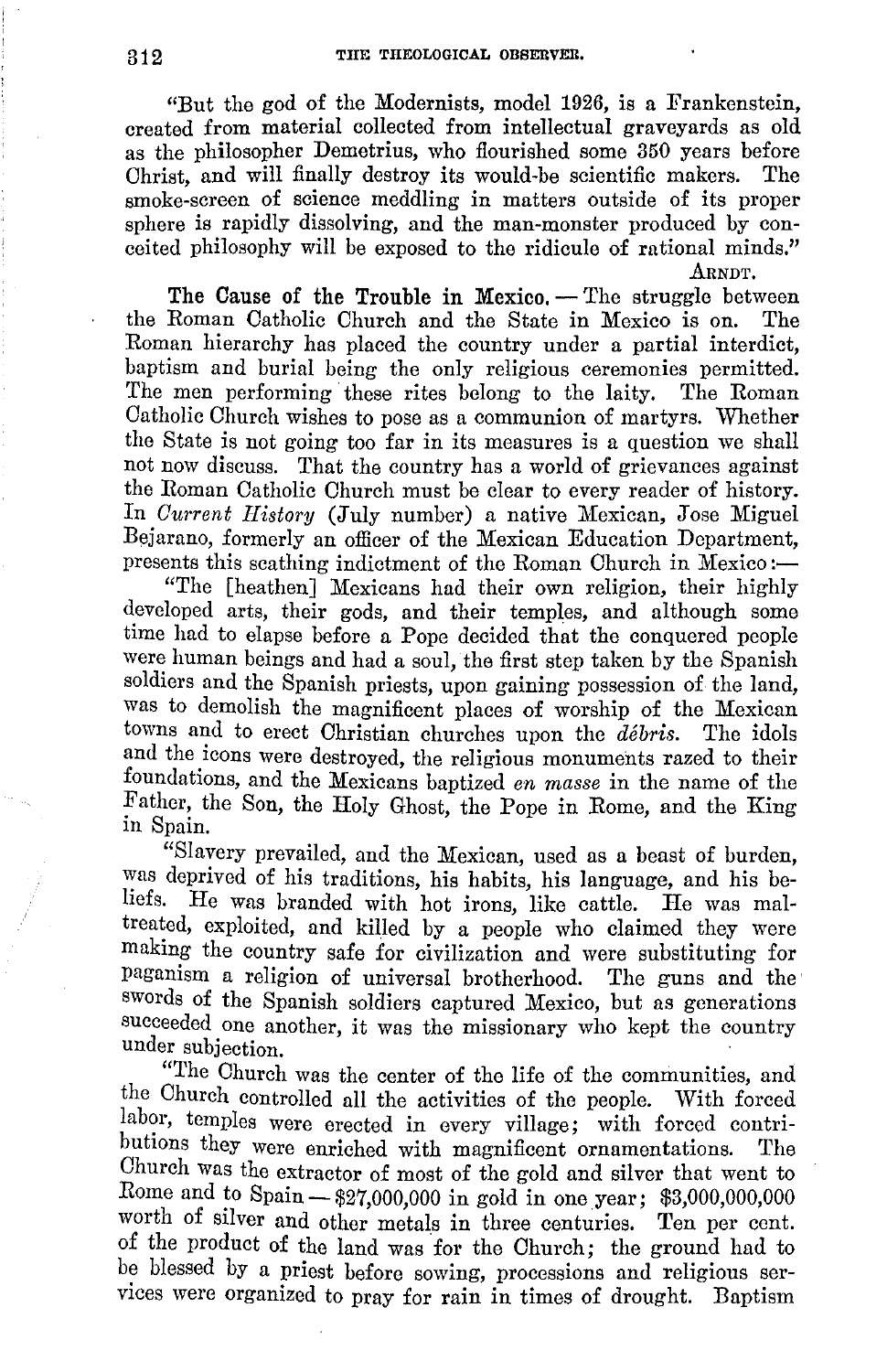immediately after the birth of a child, confirmation shortly afterward, meant its consecration to the Church.

"The Mass in the morning, the rosary in the evening, confession, communion, extreme unction, the benediction of the grave within a church cemetery, and responsories for the departed kept the people well under the control of the Church even after they were dead. Even domestic animals had to be taken to church once a year to be The priest was pastor, physician, chief of police, schoolteacher, and judge.

"On November 4, 1571, only fifty years after Mexico City was occupied by Cortez, the infamous tribunal of the Holy Inquisition was established in Mexico. Luis Gonzalez Obregon, in *Mexico Viejo* [Old Mexico], writes: 'From that day terror began among the good inhabitants.... Fear swept over all.... No one lived at ease: secret denunciation threatened every one. Unfortunate was he who gave grounds for the least suspicion, and unhappy was he who merely neglected to wear a rosary.' In one day alone, on April 11, 1649, 107 persons were burned alive or tortured to death by the Inquisition in Mexico, most of them simply because they were accused of professing the Jewish religion.

"Under this system the masses in Mexico degenerated into a condition of the utmost fanaticism and bigotry at the same time that the Church developed into the most powerful force in the country. The civil authorities had to submit to the clergy, who possessed practically all the wealth in the land and who controlled the conscience of the people. Mexico became independent because the rebellion was started by a confabulation between priests and disloyal military officers; otherwise the power of the Church would have crushed the movement for liberation. . . .

"The Roman Church had more than 350 years to educate the Mexicans, to raise their economic standards, to create a free and happy people. But during all these years of almost absolute rule the Church did none of these things; only the dominant aristocracy learned to read and write....

"Dr. Edward A. Ross, of the University of Wisconsin, went to Mexico in 1922 and wrote an impartial and stern book entitled *The*  Social Revolution of Mexico. He says: 'Not only were the dignitaries of the Church hand and glove with the great planters, but some of them were members of the same families. The peons were in the leading-strings of priests, who confirmed them in their ignorance and submissiveness and filled their minds with the most absurd ideas as to religion and the respect due to the master.' The Church is adament against land reformers, and in some cases the local priest, by denouncing the villagers petitioning for an *ejido* as 'robbers' and menacing them with denial of absolution, has bluffed them into withdrawing their petition.

"At the end of nearly four centuries of control by the Church 90 per cent. of the Mexicans did not know how to read or write. Yet the Church now professes sympathy for the poor Mexicans, who ask, 'Who is going to teach and educate us if the priests and the nuns do not?'" do not?" ARNDT.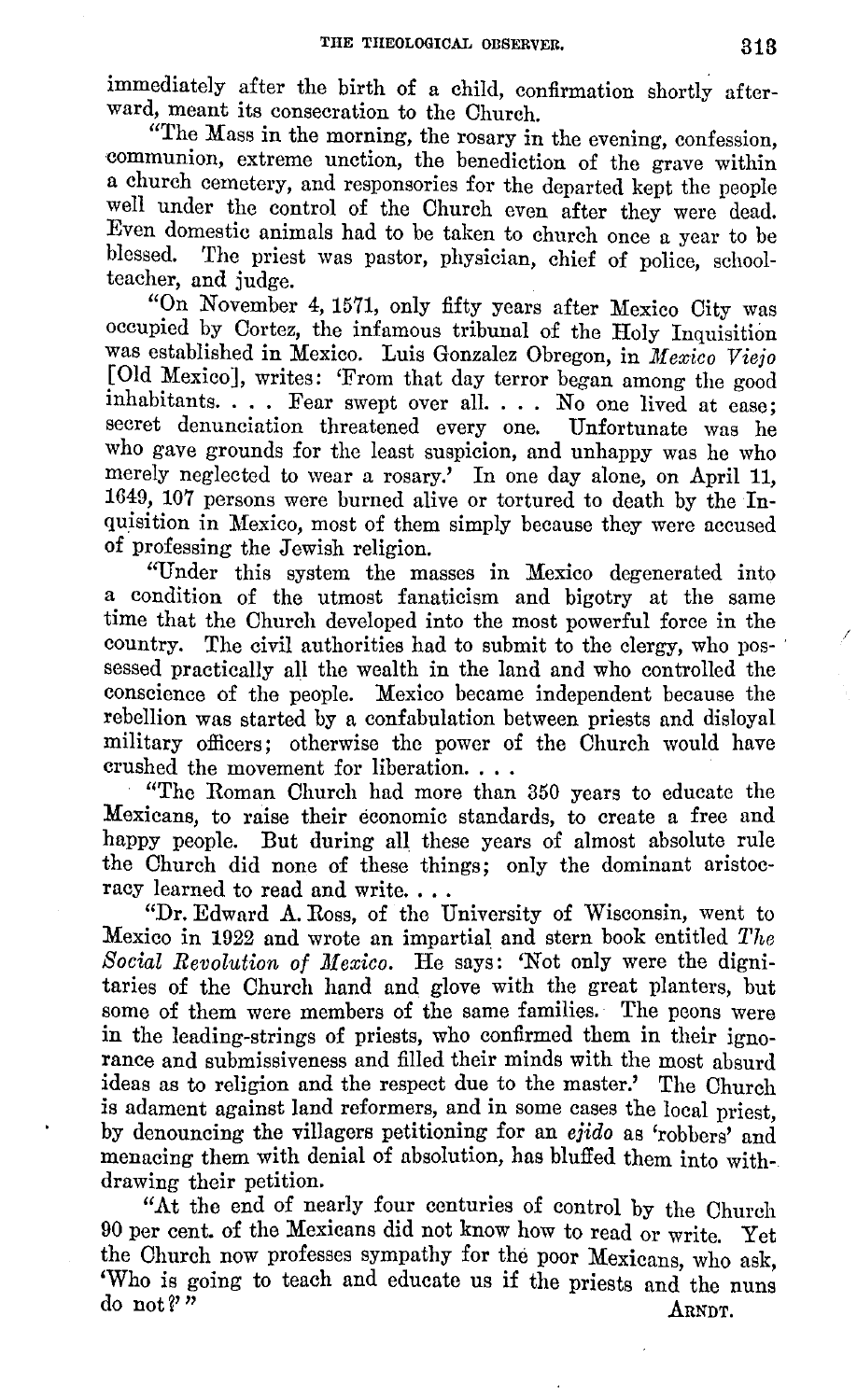**First Lutherans in Australia.** -The *Australian Lutheran*, in its issue of May 26, carries a very informing article by a member of the Melbourne University, a man neither a German nor a Lutheran, on the German settlers in Australia. The narrative is a striking parallel to the story of our own Pilgrim Fathers. Having left Germany in June, 1833, these Lutheran pioneers of Australia arrived in the country of their adoption in November of the same year. They founded a colony on the banks of the Torrens, four miles from Adelaide. The following interesting description of the new settlement, taken from an Adelaide newspaper in 1839, is then submitted by the writer:  $-$ 

"An air of serenity pervades the spot, which is exactly such a one as the imagination would portray as the retreat of persecuted piety. The industry and quiet perseverance of the German character have been fully developed at Klemzig. Four or five months only have elapsed since the hand of man began there to efface the features of the wilderness, yet nearly thirty houses have been erected, and good spacious houses some of them are. All are neat, clean, and comfortable. They are built mostly of unburned bricks, hardened by the sun. The more humble cottages consist of brushwood and thatch. The sloping bank of the river is covered with gardens. These consist of small, unfenced plots of ground, separated by narrow paths. Considering the season most favorable for gardening has not yet commenced, the number of vegetables the Germans have at the present moment under culture affords strong proof of their industry. . . . The inhabitants themselves are interesting. The visitor will find them one and all as busy and cheerful as English bees in the springtime. Out of doors they are weeding, watering, building, fishing, milking, washing, cutting wood, and carrying water. Within doors the housewife plies her domestic toil with equal assiduity. Not a soul is idle. Even the children who are too small to work, yet large enough to learn, will be found, in ordinary school-hours, receiving the tuition of their excellent and indefatigable pastor. The visitor will be struck by the obliging dispositions and courteous manner of the people. The male peasant raises his hat as he passes you and bows with an air equally removed from boorishness and servility. The female, although perhaps bending under a load of wood, has a smile and some other expression of respectful courtesy to offer the passing stranger. Even the few natives who assist them in some of their labors appear to have imbibed their spirit, being retiring and  $\frac{1}{\text{unobtrusive}}$ .  $\frac{1}{\text{Aran}}$ 

Has the "Jesus or Paul" Controversy Ceased ? - For a number of years certain scholars have been trying to prove that Paul and not Jesus was the real founder of Christianity. Related to such efforts was the attempt to show that Paul either did not know, or at least did not correctly set forth, the teachings of Jesus. It seems that these theories are now standing on their last leg. The *Sunday-school*   $Times \; writes: -$ 

"Professor Oepke of Leipzig now tells us (in the *Allg. Ev.-Luth.* 

*I I*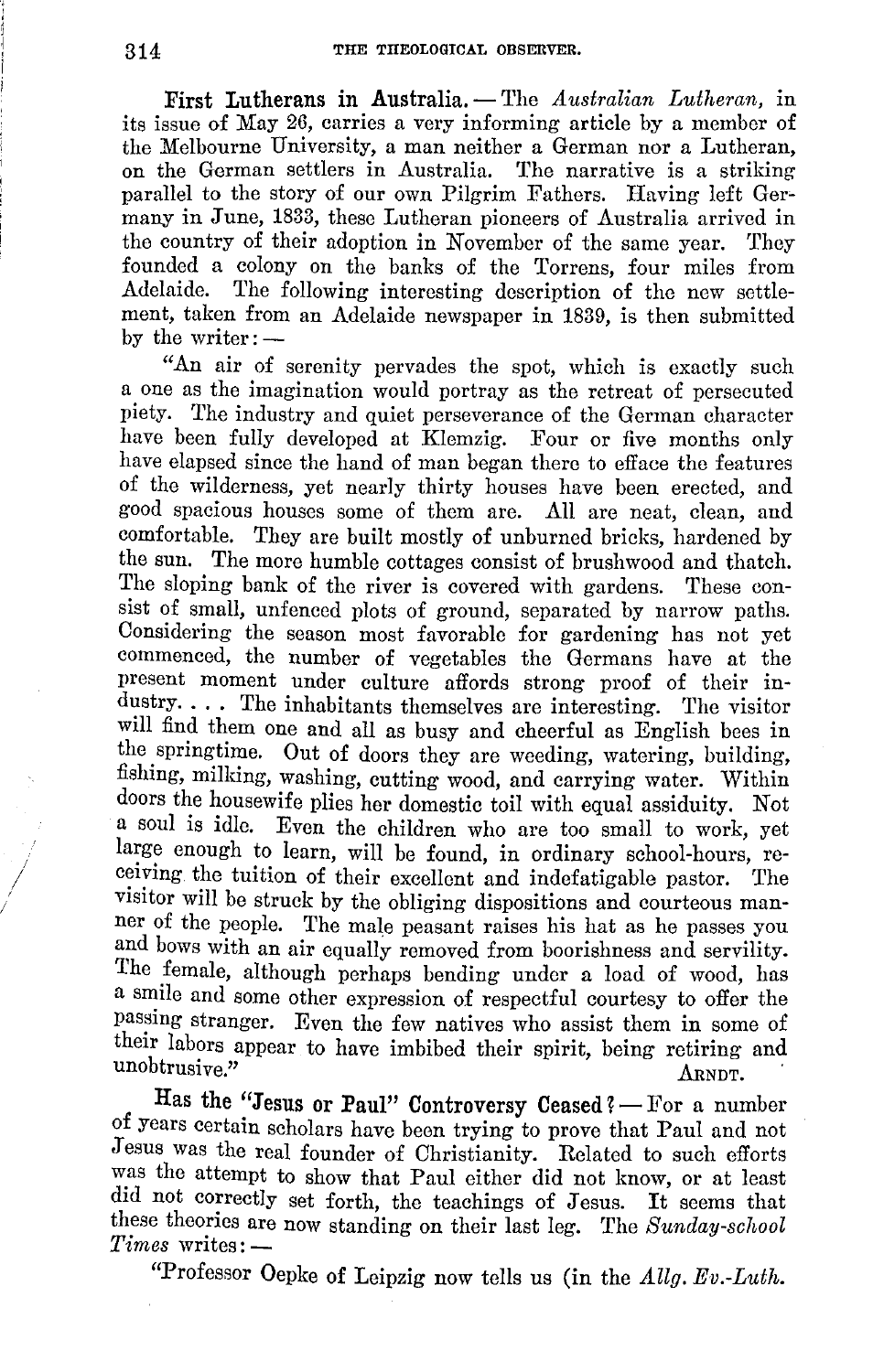*Kirchenzeitung*) that there is in Germany a revolt all along the line from the eighteenth century tradition that minimizes or repudiates Paul and a return to the Paul-Luther teaching. He instances Brunner's work on Schleiermacher, the Lutheran renaissance in R. Holl's writings, and K. Barth's study of Romans, which has called forth a veritable crisis in liberal circles. 'That which was once branded as unscientific is now declared the latest result of science, even by theologians who wish to be considered "modern."

" 'I£ all signs do not £ail, the indifference toward Paul that marked the period from which we have come has passed its highest peak. The successor of Bousset in Giessen and of Weinel in Jena. Karl Ludwig Schmidt, has, as a result of the scientific study of Paul in the last decade, come to the perhaps somewhat optimistic conclusion that the passionate attacks of Lagarde and Nietzsche on the teaching of Paul and the man Paul have been apparently silenced for good. Paul has recovered his place of honor in primitive Christianity. Scholars are beginning to see that too much emphasis has been put on the individuality of Paul's teaching. One realizes that, in the fundamentals of his doctrine, he was at one with the earliest<br>Christians. There are already those, R. Holl and Roland Schuetz. There are already those, R. Holl and Roland Schuetz, for example, who insist that it was just Paul who understood Jesus best." best.'" ARNDT.

Pastor Fliedner's Work in Spain. — According to a report in the *Lutheran Church II erald,* representatives of the committee of the Association for the Furtherance of the Gospel in Spain recently met in Cassel, Germany, to hear reports from Pastor Fliedner, of Madrid, Spain, and Pastor Funke, of Barmen, Germany, on the state of German work of evangelization in Spain. It was said that the Protestant work in that country is gradually recovering since the war and the depreciation of currencies. The international conference in Madrid, through the representatives of nine Spanish societies of evangelization and with the enthusiastic consent of Spanish churchmen, has resolved to found a Protestant theological seminary in that country, provided the decision is substantially supported by societies in England, the United States, Holland, Switzerland, France, and Germany. This is a renewal of a union seminary for the Protestants in Spain. MUELLER.

Lodge Statistics. - The *Christian Cynosure* (July, 1926) reports the following statistics on lodge membership in our country: "The latest statistics show that there are 3,199,729 Masons in the United States and Canada, a gain of about 45,000 over the previous year. The total number of Masons in the world is 4,310,000. The numerical standing of the American membership in Odd-Fellowship is 1,893,504, which is 684,800 less than last year. Besides the many secret orders which do not furnish insurance as a special feature there are over nine million benefit members and 514,279 juvenile members in the fraternal benefit societies in the United States. The total membership, including social members, is 10,898,513, banded together in 127,346 lodges.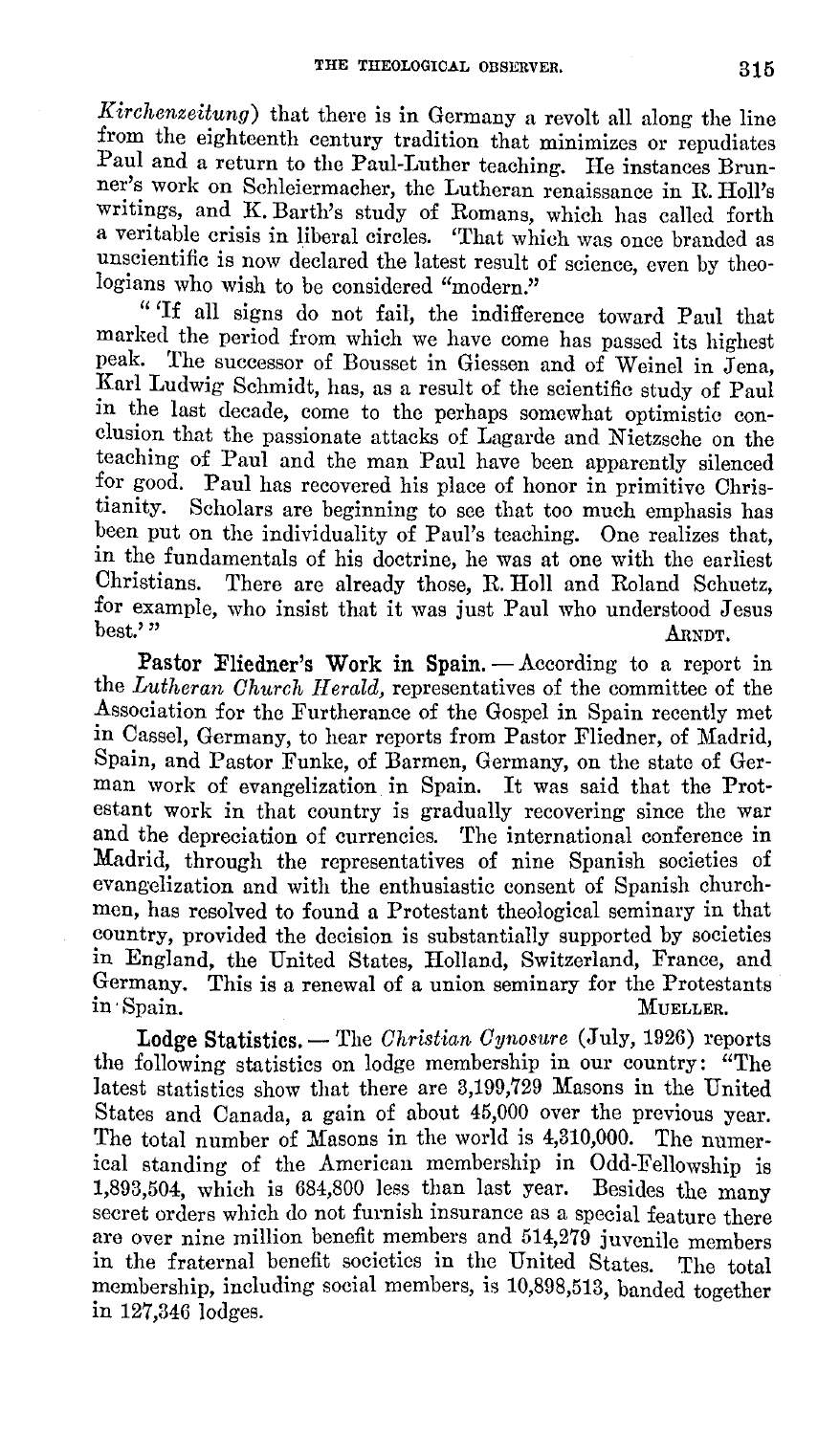"The Modern Woodmen of America, though they have gained only 4,020 new members and discontinued 39 local camps during the same period, have been especially active in certain communities. From the Dakotas and Minnesota have come numerous requests from ministers seeking enlightenment on this lodge from among the church people.

"The latest movement in the Masonic institution is the presentation of Oxford Bibles to initiates. This 'Craftsman's Bible,' embellished with the Masonic emblem, contains a concordance providing references to thousands of Bible passages supposedly relating to the Craft and is said to be 'an invaluable guide to a better understanding of the ritual.' It also contains an article outlining the history of the Bible as related to Masonry by Rev. Joseph Fort Newton, pastor of the Unitarian Church of Divine Paternity, New York City, and 'A Mason Charge' by the same author which claims to be 'an inspiring message to the owner of the Bible offering counsel to its proper use as the rule and guide for our faith and practise.' In view of this prominent use made of the Bible by the Masonic order, it will be interesting to note what Albert G. Mackey says in the *Encyclopedia of Freemasonry,* p. 104, col. 2, under the heading 'Bible': 'The Bible is used among Masons as a symbol of the will of God, however it may be expressed. And, therefore, whatever to any people expresses that will may be used as a substitute for the Bible in a Masonic lodge. Thus, in a lodge consisting entirely of Jews, the Old Testament alone may be placed upon the altar, and Turkish Masons make use of the Koran. Whether it be the Gospels to the Christian, the Pentateuch to the Israelite, the Koran to the Mussulman, or the Vedas to the Brahman, it everywhere masonically conveys the same idea - that of the symbolism of the Divine Will revealed to man. . . . In the American system the Bible is both a piece of furniture and a great light.'"

MUELLER.

The Heroes of Modern Fiction. - Whatever one may think of fiction, it ought, at any rate, not to exalt the animal instincts in man, but try to cultivate higher ideals. Just the opposite is being done in many of the stories of the day, according to this paragraph in the *Watchman-Examiner*: -

"Many of our novelists and magazine writers have been raising a crop of animal-like men in recent years and exhibiting them as heroes. The 'red-blooded man' the 'ne man' the 'neimitive man' The 'red-blooded man,' the 'he man,' the 'primitive man,' with their 'cave man' characteristics, are set before us as the ideals that are worshiped by lovely young heroines and feared by ordinary folks. Is this true to life? Has the 'real man' been cast into the discard? Has the chivalrous man given place to the lustful man? Is the gentleman no longer needed? President Lowell in a vigorous address not long ago said: 'When I have one of Harvard's robust graduates come up to me and loudly say: "I am a red-blooded man; I want to know why the football team doesn't win," I cannot help recalling what the psychologists say, that the human blood is most red when it has not been through the brain." ARNDT.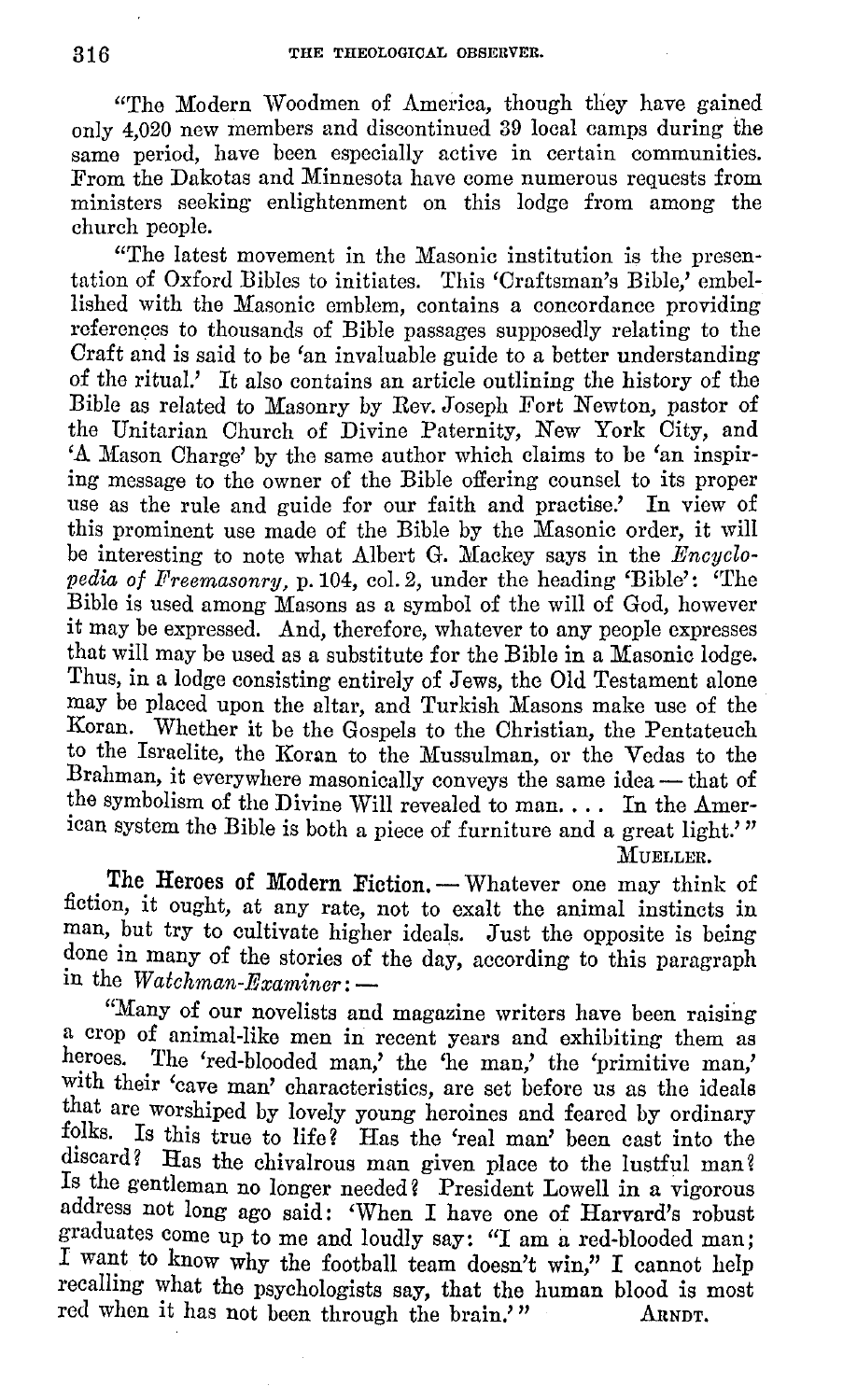Glimpses from the Observer's Window. - Since the 1910 census the Protestants of Switzerland have increased 122,700, while the Catholics have decreased 8,200. According to this item in the *Bulletin* of the National Lutheran Council the Pope's life is not without its worries.

Gettysburg Seminary is this year observing its centennial. The chief founder and first president was Dr. S. S. Schmucker, who for thirty-eight years was at the head of the institution. Prof. A. R. Wentz, Ph. D., D. D., has wntten a book for the occasion, entitled *History of the Gettysburg Seminary;* price, \$3.50.

Another glorious "achievement" of "science"! According to the *American Review of Reviews* it has been discovered that Cromagnon cave men (France) "lived twenty to twenty-five thousand years ago and that by vocation they were hunters, by avocation artists." Who is not here reminded of the famous "eulogy" on enlightened reason: "Sie sitzt nun da auf ihrem Steiss und weiss nun auch, was sie nicht weiss."

Sir William Willcocks, famous for his achievements as an irrigation engineer in the Nile and Euphrates valleys and formerly a firm adherent of the negative "higher criticism," has through the agency of Prof. R. D. -Wilson's excellent little book, *Are the Higher Oritios Scholarly Y* come to see the light and, as the *Presbyterian* reports, says now: "I have returned to my old faith in the Word of God, and I literally live in it."

The Taungs skull found at Taungs, South Bechuanaland, Africa, in 1924, has been attracting the interest of searchers for the missing link. But, alas! one of their authorities, as Mr. G. M. Preiss writes, has now declared that this is the skull of a young ape, nothing more or less.

From the Normal School of Capital University at Colmnbus 0., the well-known institution of the Ohio Synod, there were graduated this spring eight young ladies, who, in addition to receiving the state certificate for teaching in the schools of the State, were given a diploma stating that they have completed the course arranged for Christian day-school teachers. A number of these young ladies were immediately handed calls from con• gregations which were looking for such teachers.

Executives of the Fifth Avenue Presbyterian Church of Manhattan invited Dr. Meinot C. Morgan, of Detroit, to be their associate pastor at \$12,000 a year. I pass this on as a curious fact without comment.

Although undertakers are notorious "jiners" of secret and fraternal orders, most of them have left orders that they are not to be buried by a lodge. The average lodge funeral is long, depressing, and poorly rendered. One man (of the undertakers interviewed) volunteered the opinion that women's lodges were worse than the men's. - *Hom. Review*.

The *News Bulletin* of the National Lutheran Council states that the next Lutheran World Convention, according to the decision of the Executive Committee, will be held in Copenhagen, Denmark, in 1929, either **in**  the latter part of June or **in** the first part of September. Denmark, so the *Bnlletin* informs us, has a population of 3,267,000, of whom 3,200,000 belong to the Lutheran Church.

Dr. A. T. Robertson, the famous grammarian of New Testament Greek, has contributed a valuable article to the *Biblical Review* (July) on the text of Matt. 1, 16, where the Sinaitic Syriac Palimpsest (discovered 1892) reads: "Joseph, to whom was betrothed Mary the Virgin, begat Jesus, who is called the Christ," which is the reading adopted by von  $S_{\text{oden and}}$ followed by Moffatt in his new translation of the New Testament. The textual problems arc intricate. Concerning the historical and doctrinal content of the passage, however, there can be no doubt. Robertson's conclusion is that all the manuscripts in all the languages have the story of